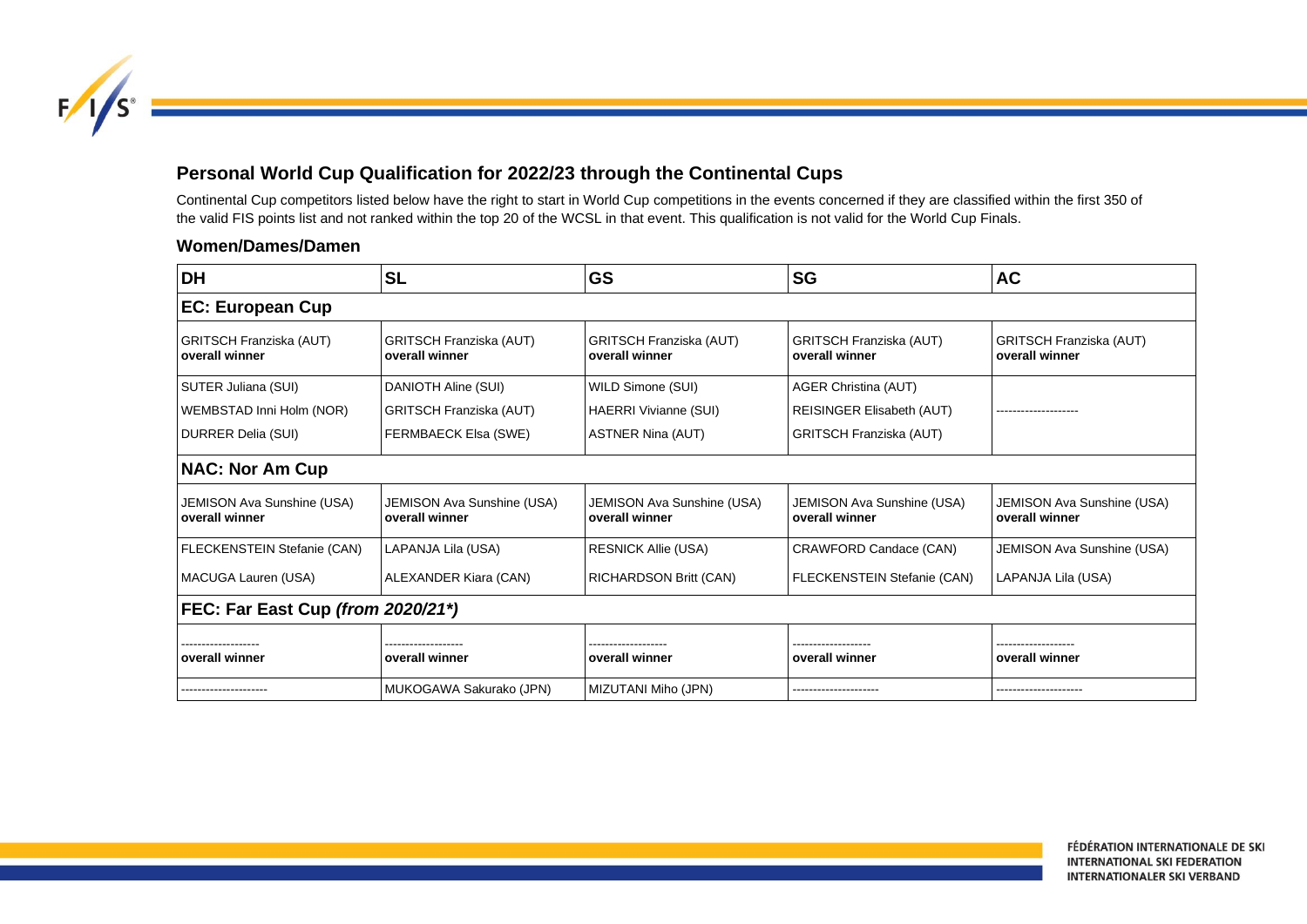| ═<br>£. |  |
|---------|--|
|         |  |

| <b>SAC: South American Cup</b>          |                                         |                                         |                                         |                                         |  |
|-----------------------------------------|-----------------------------------------|-----------------------------------------|-----------------------------------------|-----------------------------------------|--|
| <b>DH</b>                               | <b>SL</b>                               | <b>GS</b>                               | <b>SG</b>                               | <b>AC</b>                               |  |
| ---------------------<br>overall winner | ---------------------<br>overall winner | ---------------------<br>overall winner | ---------------------<br>overall winner | ---------------------<br>overall winner |  |
| ---------------------                   | ---------------------                   | ---------------------                   | ---------------------                   | ---------------------                   |  |
| <b>ANC: Australia New Zealand Cup</b>   |                                         |                                         |                                         |                                         |  |
| ---------------------                   | ---------------------                   | ---------------------                   | ---------------------                   | ---------------------                   |  |
| overall winner                          | overall winner                          | overall winner                          | overall winner                          | overall winner                          |  |
| ---------------------                   | ---------------------                   | ---------------------                   | ---------------------                   | ---------------------                   |  |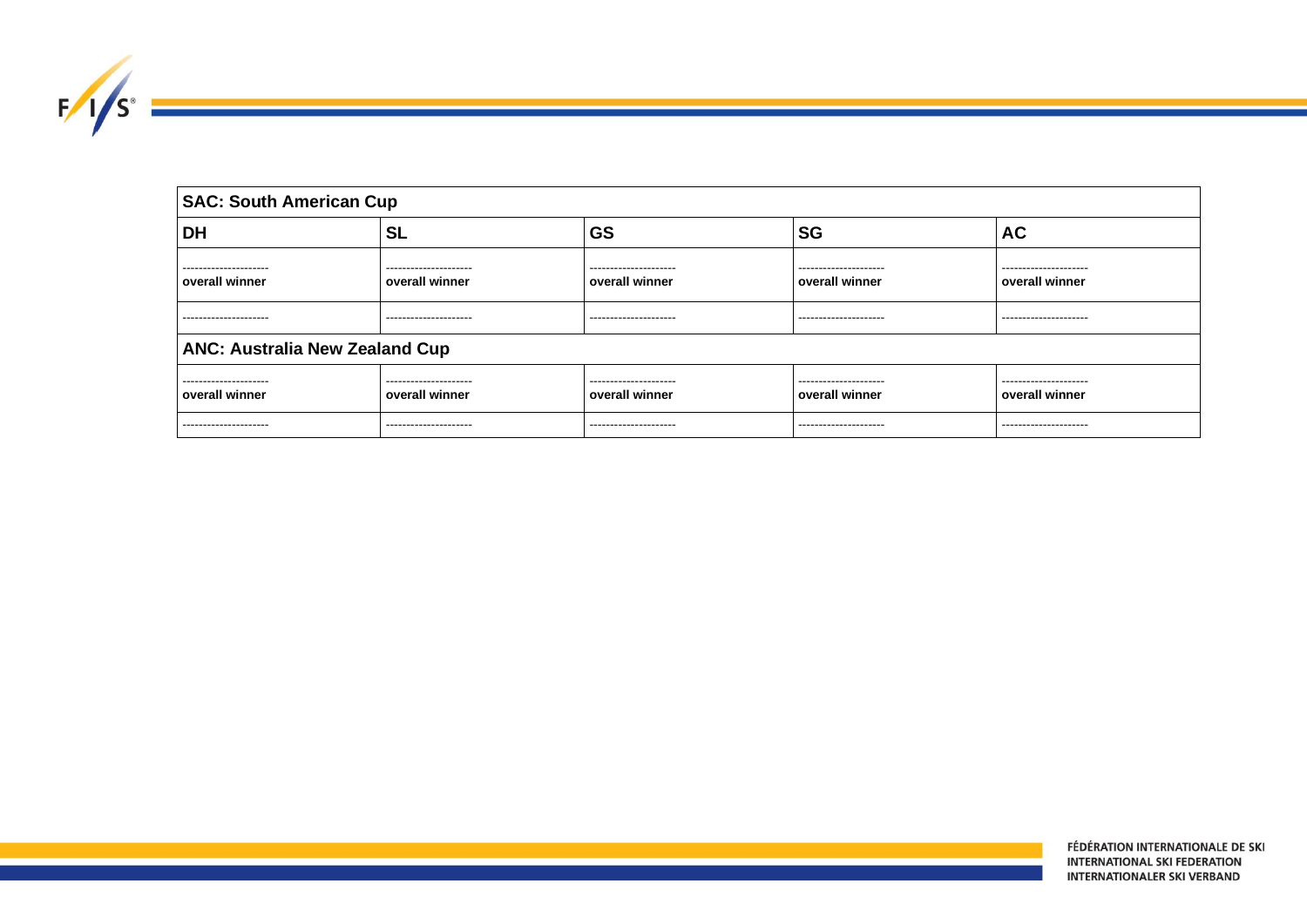

| <b>Men/Hommes/Herren</b>                    |                                             |                                             |                                             |                                             |  |
|---------------------------------------------|---------------------------------------------|---------------------------------------------|---------------------------------------------|---------------------------------------------|--|
| <b>DH</b>                                   | <b>SL</b>                                   | <b>GS</b>                                   | <b>SG</b>                                   | <b>AC</b>                                   |  |
| <b>EC: European Cup</b>                     |                                             |                                             |                                             |                                             |  |
| FRANZONI Giovanni (ITA)<br>overall winner   | FRANZONI Giovanni (ITA)<br>overall winner   | FRANZONI Giovanni (ITA)<br>overall winner   | FRANZONI Giovanni (ITA)<br>overall winner   | FRANZONI Giovanni (ITA)<br>overall winner   |  |
| <b>WEBER Ralph (SUI)</b>                    | STEEN OLSEN Alexander (NOR)                 | VERDU Joan (AND)                            | FRANZONI Giovanni (ITA)                     |                                             |  |
| ROESTI Lars (SUI)                           | VON GRUENINGEN Noel (SUI)                   | <b>JANUTIN Fadri (SUI)</b>                  | <b>KRENN Christoph (AUT)</b>                |                                             |  |
| PFIFFNER Marco (LIE)                        | HIMMELSBACH Fabian (GER)                    | PARAND Loevan (FRA)                         | FEURSTEIN Lukas (AUT)                       |                                             |  |
| <b>NAC: Nor Am Cup</b>                      |                                             |                                             |                                             |                                             |  |
| <b>WALLACE Liam (CAN)</b><br>overall winner | <b>WALLACE Liam (CAN)</b><br>overall winner | <b>WALLACE Liam (CAN)</b><br>overall winner | <b>WALLACE Liam (CAN)</b><br>overall winner | <b>WALLACE Liam (CAN)</b><br>overall winner |  |
| <b>READ Jeffrey (CAN)</b>                   | <b>WALLACE Liam (CAN)</b>                   | <b>SEGER Riley (CAN)</b>                    | ALEXANDER Kyle (CAN)                        | NELSON Isaiah (USA)                         |  |
| GOLDBERG Jared (USA)                        | <b>JORDAN Asher (CAN)</b>                   | <b>WALLACE Liam (CAN)</b>                   | <b>SEGER Riley (CAN)</b>                    | ALEXANDER Kyle (CAN)                        |  |
| FEC: Far East Cup (from 2020/21*)           |                                             |                                             |                                             |                                             |  |
|                                             |                                             |                                             |                                             |                                             |  |
| overall winner                              | overall winner                              | overall winner                              | overall winner                              | overall winner                              |  |
| --------------------                        | KOHAMA Yohei (JPN)                          | KATO Seigo (JPN)                            | --------------------                        | --------------------                        |  |